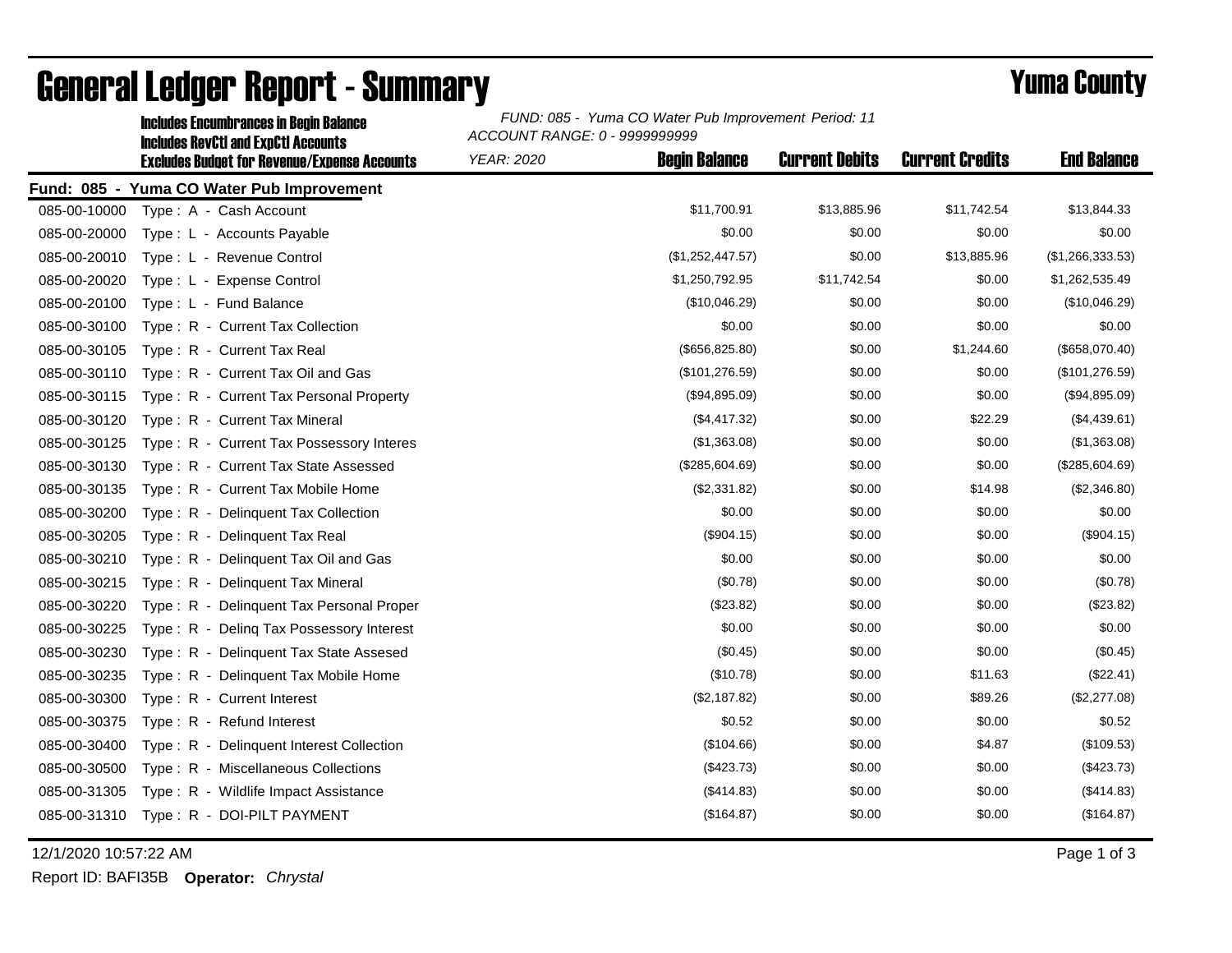| <b>Includes Encumbrances in Begin Balance</b><br>Includes RevCtI and ExpCtI Accounts |                   | FUND: 085 - Yuma CO Water Pub Improvement Period: 11<br>ACCOUNT RANGE: 0 - 9999999999 |                       |                                  |                    |
|--------------------------------------------------------------------------------------|-------------------|---------------------------------------------------------------------------------------|-----------------------|----------------------------------|--------------------|
| <b>Excludes Budget for Revenue/Expense Accounts</b>                                  | <b>YEAR: 2020</b> | <b>Begin Balance</b>                                                                  | <b>Current Debits</b> | <b>Current Credits</b>           | <b>End Balance</b> |
| Fund: 085 - Yuma CO Water Pub Improvement                                            |                   |                                                                                       |                       |                                  |                    |
| 085-00-32100<br>Type: R - Transfers In                                               |                   | \$0.00                                                                                | \$0.00                | \$0.00                           | \$0.00             |
| Type: R - Auto Tax B Collection<br>085-00-33000                                      |                   | (\$75,697.50)                                                                         | \$0.00                | \$8,975.26                       | (\$84,672.76)      |
| 085-00-33100<br>Type : $R -$ Auto Tax A & F Collection                               |                   | (\$25,800.31)                                                                         | \$0.00                | \$3,523.07                       | $(\$29,323.38)$    |
| 085-00-49100<br>Type: X - Treasurer Fees                                             |                   | \$34,502.57                                                                           | \$41.63               | \$0.00                           | \$34,544.20        |
| 085-00-49401<br>Type: X - Transfer Out                                               |                   | \$0.00                                                                                | \$0.00                | \$0.00                           | \$0.00             |
| Type: X - Checks Written / ACH Transfer<br>085-00-49500                              |                   | \$1,216,290,38                                                                        | \$11.700.91           | \$0.00                           | \$1,227,991.29     |
| Fund: 085 - Yuma CO Water Pub Improvement                                            |                   | (\$1,654.62)<br>Totals :                                                              | \$37,371.04           | \$39,514.46                      | (\$3,798.04)       |
| <b>Total Fund Revenues:</b>                                                          | \$13,885,96       | <b>Total Fund Expenses:</b>                                                           | \$11.742.54           | <b>Net Revenue Over Expense:</b> | \$2,143,42         |

## General Ledger Report - Summary **Example 2018** Yuma County